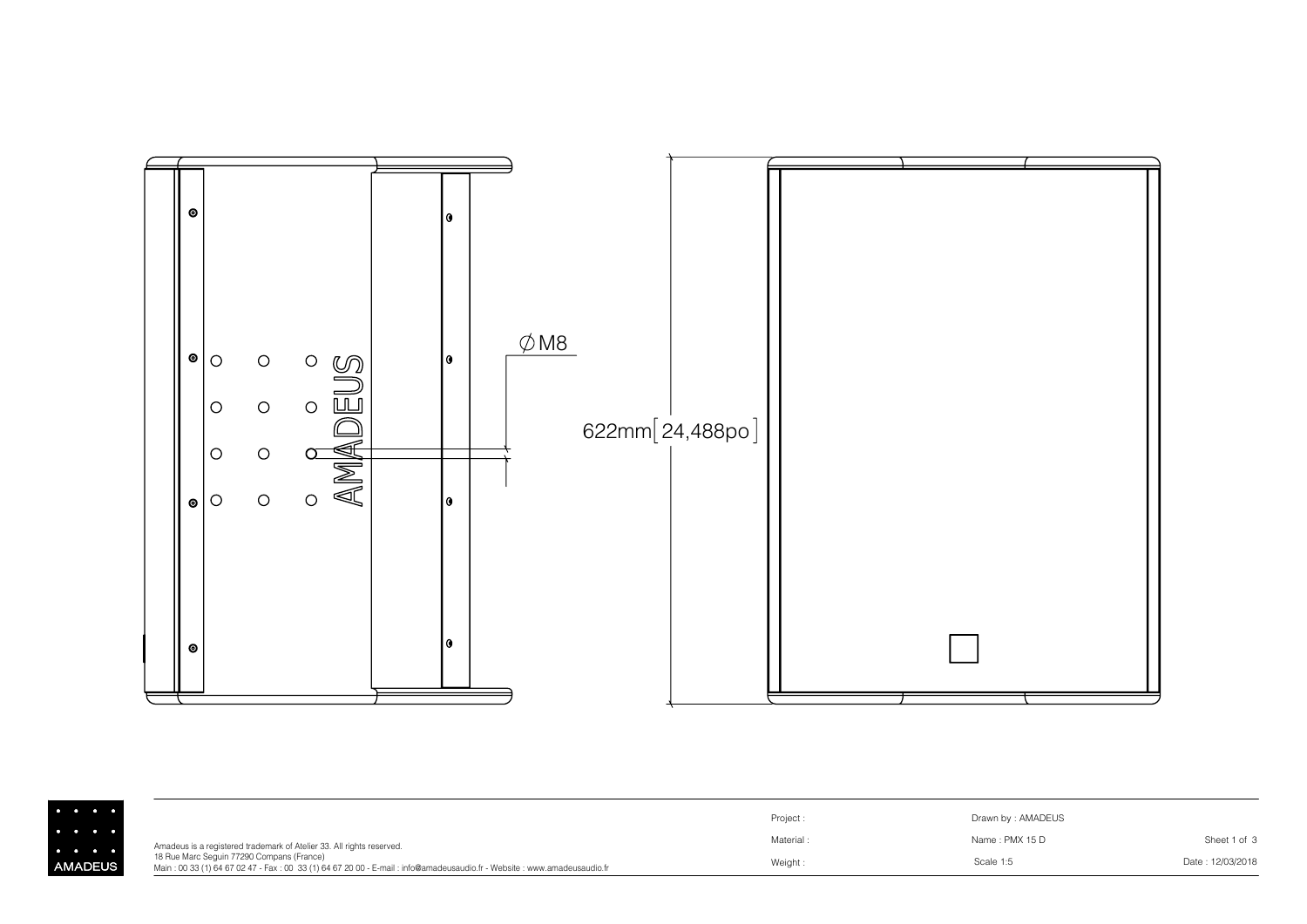

|                                                                                                                   |                                                                                                                                                                     | Project:  | Drawn by: AMADEUS |                  |
|-------------------------------------------------------------------------------------------------------------------|---------------------------------------------------------------------------------------------------------------------------------------------------------------------|-----------|-------------------|------------------|
| $\cdots$<br>$\begin{array}{cccccccccccccc} \bullet & \bullet & \bullet & \bullet & \bullet & \bullet \end{array}$ | Amadeus is a registered trademark of Atelier 33. All rights reserved.                                                                                               | Material: | Name: PMX 15 D    | Sheet 2 of 3     |
| <b>AMADEUS</b>                                                                                                    | 18 Rue Marc Sequin 77290 Compans (France)<br>Main: 00 33 (1) 64 67 02 47 - Fax: 00 33 (1) 64 67 20 00 - E-mail: info@amadeusaudio.fr - Website: www.amadeusaudio.fr | Weight:   | Scale 1:5         | Date: 12/03/2018 |